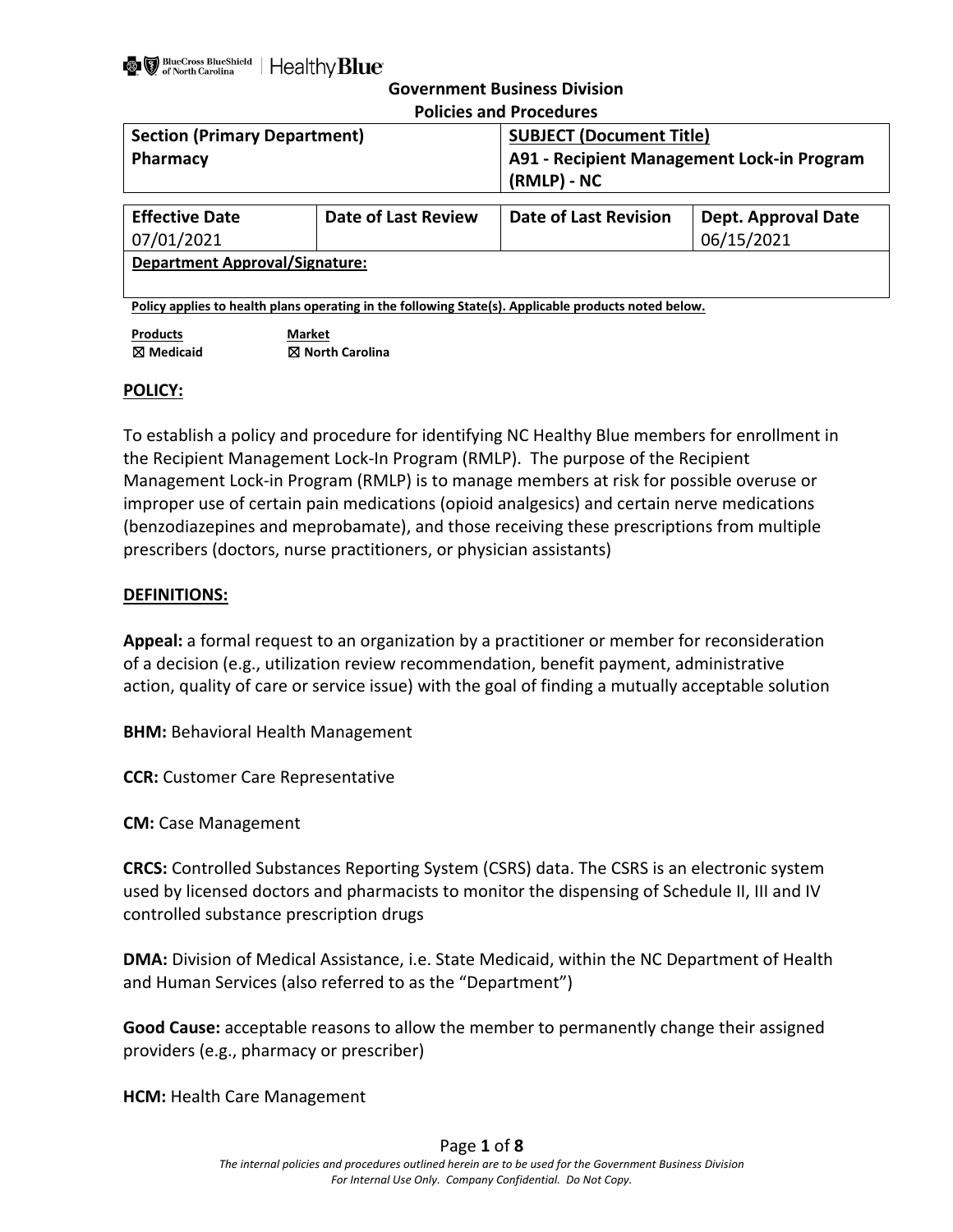| <b>Policies and Procedures</b>                                         |             |  |
|------------------------------------------------------------------------|-------------|--|
| <b>SUBJECT (Document Title)</b><br><b>Section (Primary Department)</b> |             |  |
| <b>A91 - Recipient Management Lock-in Program</b><br><b>Pharmacy</b>   |             |  |
|                                                                        | (RMLP) - NC |  |

**HP:** Health Plan (also referred to as the "**Plan**")

**PBM:** Payer Benefit Manager (the company which manages the pharmacy claims adjudication system that pays or denies pharmacy claims based on pre-defined criteria)

**PCP:** Primary Care Provider

**PHP:** Prepaid Health Plan

**Permanent Change:** a permanent re-assignment of a member to another designated pharmacy or prescriber for the duration of the original restriction

**Pharmacy Home Team:** the part of Anthem Pharmacy Services, Government Business Division, which assists the Plan with RMLP administration and reporting (also referred to as "Lock-ins")

**Provider:** a registered pharmacy or an individual prescriber (physician, nurse practitioner, or physician's assistant)

**RMLP:** Recipient Management Lock-In Program

**SFH:** State Fair Hearing, also referred to as an "external appeal"

**Temporary Override:** a short-term (usually one calendar day) authorization that enables a member to temporarily receive restricted medication written by a prescriber or filled at a pharmacy other than the one permanently assigned for a defined good cause reason (e.g., assigned prescriber or pharmacy is unwilling or unable to see the member, the assigned pharmacy is out of stock of needed medication when due for fill)

**Utilization Review:** a health plan review and analysis, whether initial or periodic, to determine if misuse/overuse of designated controlled substance medications and/or controlled substances providers has occurred

## **PROCEDURE:**

- 1) **Identification** of members for enrollment in the Recipient Management Lock-In Program (RMLP) include the following:
	- a. Reports provided by the Department identifying members previously locked in while in fee-for-service or other PHP
	- b. Members identified as meeting any one of following criteria:

## Page **2** of **8**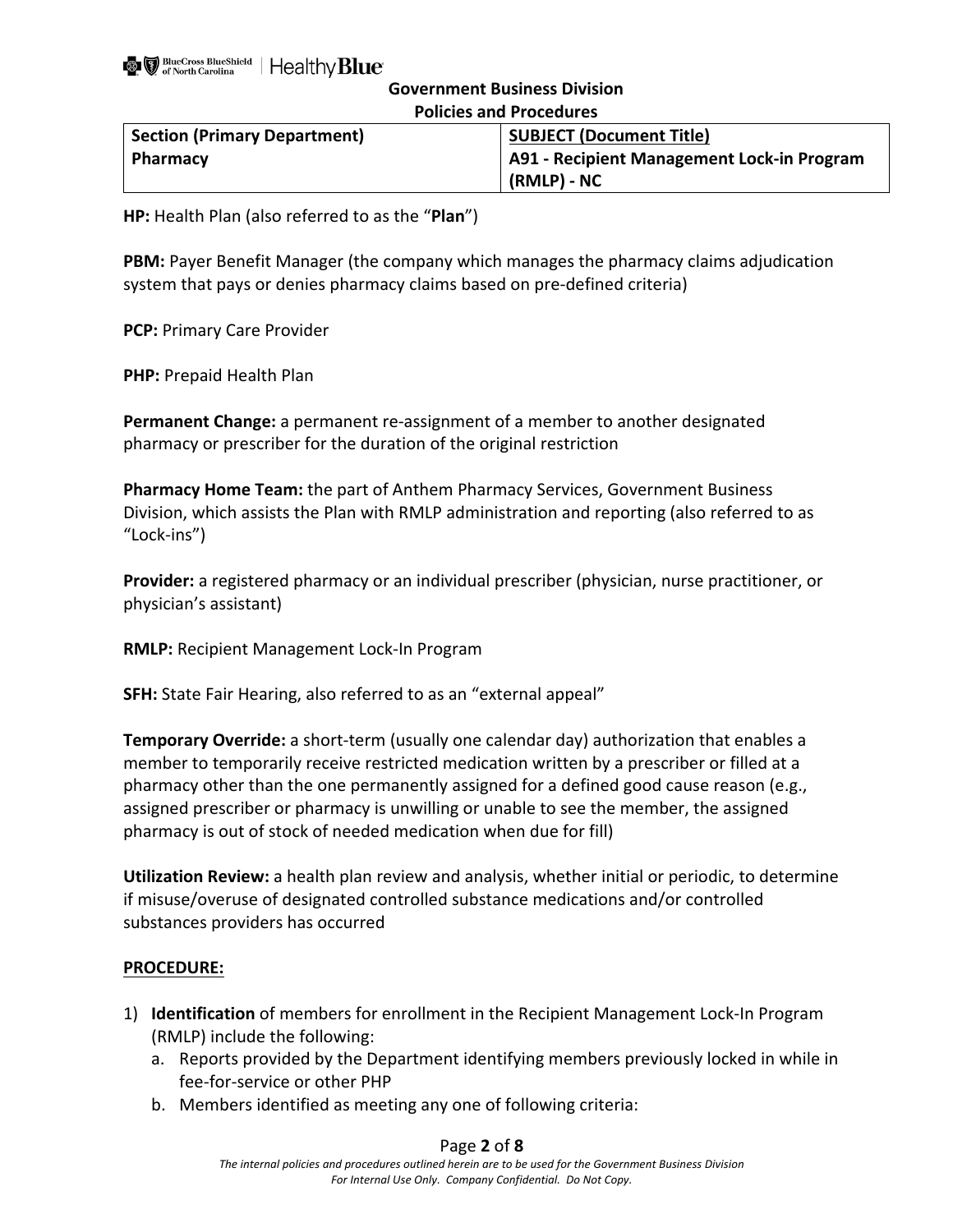| <b>Policies and Procedures</b>      |                                            |  |
|-------------------------------------|--------------------------------------------|--|
| <b>Section (Primary Department)</b> | <b>SUBJECT (Document Title)</b>            |  |
| <b>Pharmacy</b>                     | A91 - Recipient Management Lock-in Program |  |
|                                     | (RMLP) - NC                                |  |

- 
- i.  $≥$  6 benzodiazepine and/or meprobamate claims in two (2) consecutive months
- ii. ≥ 6 opioid claims in two (2) consecutive months
- iii. ≥ 3 prescribers writing claims for opiates and/or benzodiazepines and/or meprobamate in two (2) consecutive months
- c. Members identified by direct referrals to the Department or to the Plan made by medical providers or social service agencies.
- 2) **Health Plan Review.** Members identified as having potential drug utilization issues will have their utilization claims forwarded to the health plan for review. The health plan will conduct a review to determine if there is any significant reason to not enroll a member in the RMLP such as an active cancer diagnosis (refer to **EXCEPTIONS**). For members the Plan decides to enroll in the RMLP, the following communications occur.

## 3) **Communications**

- a. **Member Letter**  The member will be notified, prior to enrollment in the RMLP, in writing via certified mail, of this enrollment decision. The letter will contain, at a minimum, the following information:
	- i. General information on the RMLP
	- ii. Selection process for pharmacy and prescriber The name and address of one frequently used pharmacy and prescriber will be provided to the member, along with instructions on how to choose different ones if the member responds back within the prescribed time, prior to restriction.
	- iii. Timeframe available to the member to select a provider other than the identified providers (60 calendar days from the date of the letter). The period of advance notice is shortened to 5 calendar days in the event of confirmed member fraud, meaning an act by a member that has been duly investigated by law enforcement authorities and determined to constitute fraud under applicable state or federal law, as indicated by notification received by the Plan from agencies such as DMS, OIG, FBI, and local law enforcement agencies. If there is no response from the member within 60 calendar days, the member will be locked into the providers listed for both pharmacy and prescriber on the  $61<sup>st</sup>$  day.
	- iv. Member appeal information
	- v. Any additional state specific information required
- b. Provider Letter On the  $61^{st}$  day, the member's PCP and their assigned providers (pharmacy and up to 2 prescribers) will be notified of our decision to enroll the member in the RMLP under their care for the designated restricted medications. The provider letter will contain, at a minimum, the following information:
	- i. General information on the RMLP
	- ii. The member's assigned pharmacy and prescriber(s) for opioids, benzodiazepines and meprobamate

## Page **3** of **8**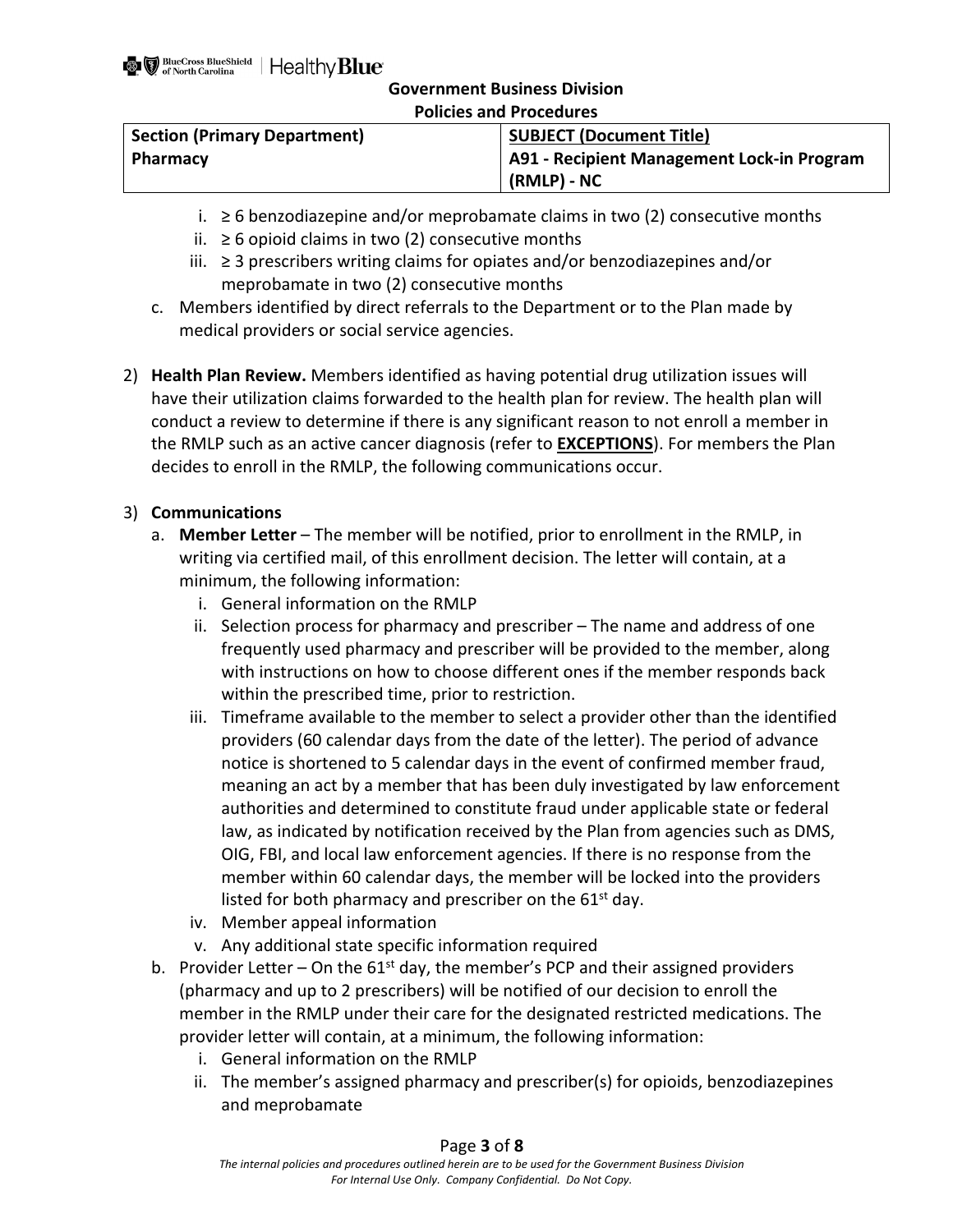|  |  | <b>Policies and Procedures</b> |
|--|--|--------------------------------|
|--|--|--------------------------------|

| <b>SUBJECT (Document Title)</b>                   |  |
|---------------------------------------------------|--|
| <b>A91 - Recipient Management Lock-in Program</b> |  |
| (RMLP) - NC                                       |  |
|                                                   |  |

- iii. Date the restriction will start and time period of the initial restriction
- iv. The claims used to identify the member, with the exception of Substance Use Disorder (SUD) medications such as Suboxone. As, pursuant to 42 C.F.R. Part 2 which prohibits disclosure of Substance Use Disorder (SUD) information without the member's written consent, allowing nonconsensual disclosure only with a disclosure statement in very limited circumstances, such as responding to member safety issues or reporting on fraud/waste/abuse, any claims data going to external providers will exclude all medications indicated exclusively for SUD (e.g., Suboxone).
- v. Education piece on the RMLP for the prescriber(s) to review with the member on the benefits of utilizing a single pharmacy and prescriber for all opioid and benzodiazepine prescriptions. The Education piece will also include, at a minimum, the following information:
	- a. The purpose of the program
	- b. Description of the selection process
	- c. Description of the services to be restricted

## 4) **Restriction**

- a. Once enrolled, the member will be restricted to receiving designated controlled substance medications (opioids, benzodiazepines and meprobamate) from assigned provider(s) including one pharmacy and one or two prescribers.
- b. For situations in which two prescribers need to be utilized (e.g. psychiatrist prescribes benzodiazepines and pain management provider prescribes opioids), the Plan may be requested to allow for up to 2 prescribers.

## 5) **Appeal Rights**

- a. Members have the right to appeal within 60 days of receipt of the initial letter if they disagree with the Plan's decision to enroll them in the RMLP.
	- i. Members may initiate an appeal by phone or in writing.
		- 1. **Verbal Appeals** Members may initiate an appeal over the phone by calling the toll-free Member Services at [844-594-5084]. Verbal appeals must be followed up in writing. To confirm the member's verbal appeal request, the Appeals Department will send the member an acknowledgement letter with the appropriate form to complete and return.
		- 2. **Written appeals** Appeal Request Forms are available on our web portal at < [https://www.healthybluenc.com/north-carolina/home.html >](https://www.healthybluenc.com/north-carolina/home.html). Members may elect to write a letter instead, including all appropriate identification information, the reason removal from restriction is desired, a copy of the lock-in notification letter if possible, and any desired supporting documentation. Written appeals should be sent to**:**

## Page **4** of **8**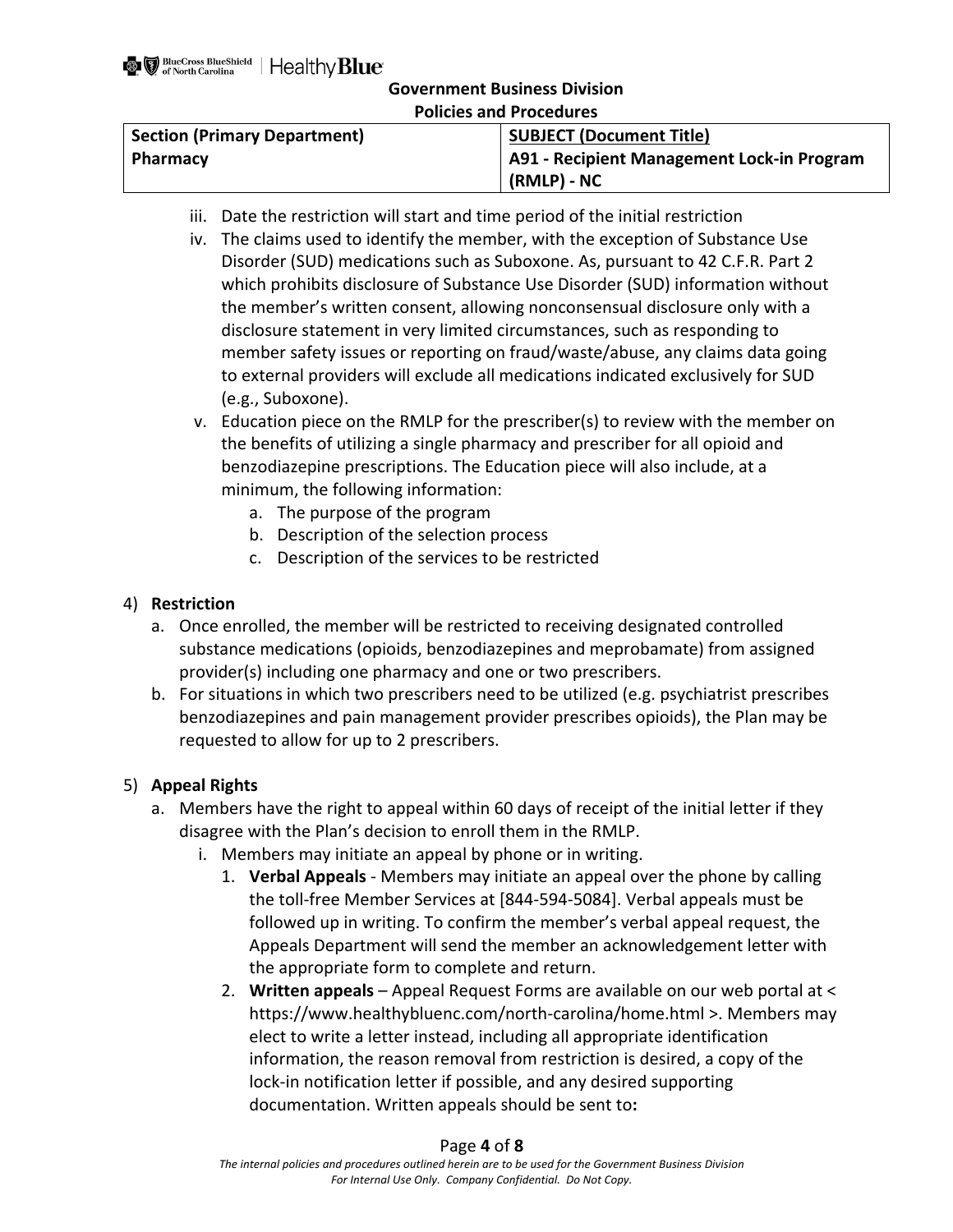| POIICIES and Procedures             |                                            |  |
|-------------------------------------|--------------------------------------------|--|
| <b>Section (Primary Department)</b> | <b>SUBJECT (Document Title)</b>            |  |
| Pharmacy                            | A91 - Recipient Management Lock-in Program |  |
|                                     | (RMLP) - NC                                |  |

**Policies and Procedures**

N.C. Healthy Blue Appeals P.O. Box 62429 Virginia Beach, VA 23466

## 6) **State Fair Hearing Rights**

i. Members may also request a State Fair Hearing (SFH) if they are unsatisfied with the Plan's decision regarding their internal appeal. If an internal appeal is denied, members or their representatives have thirty (30) calendar days from the date of the adverse determination letter to request a State Fair Hearing (SFH). SFH requests should be mailed or faxed to:

> Office of Administrative Hearing (OAH) Attention: Clerk of Court 6714 Mail Service Center Raleigh, NC 27699-6714 Telephone: 919-431-3000 Fax: 919-431-3100

## 7) **Program Administration**

## a. **Length of Restriction**

- i. Initial period of restriction is two (2) years
- ii. The member's restriction status will be reviewed thirty (30) days prior to the end of the two (2) year restriction period to determine whether an additional restriction period is appropriate. Upon review, the Plan will determine if the member's actions continue to meet criteria for restriction as outlined in this policy. The Plan may also continue the restriction if it is confirmed that during the previous restriction period, a member engaged in abusive medication practices, or received or attempted to receive services inappropriately from non-assigned Lock-in providers. If the Plan's decision is to release, an Unlock letter will be mailed to the member notifying them of RMLP release in 30 days.

## b. **Prescriber Changes/Overrides**

- i. Requests for permanent prescriber changes and temporary overrides will be reviewed by the CM/BHM Lock-in Team. The outcome of this review will be documented, and the Plan will notify the member by phone or in writing. The member may request one (1) prescriber change per year without cause. More frequent changes are only permitted for good cause, as determined by the Plan or the Department. Defined good cause includes one (1) or more of the following:
	- 1. The Lock-in Provider no longer wishes to be a provider for the member.
	- 2. The member has taken legal action against the Lock-in provider or the
	- 3. Lock-in provider has taken legal action against the member.

## Page **5** of **8**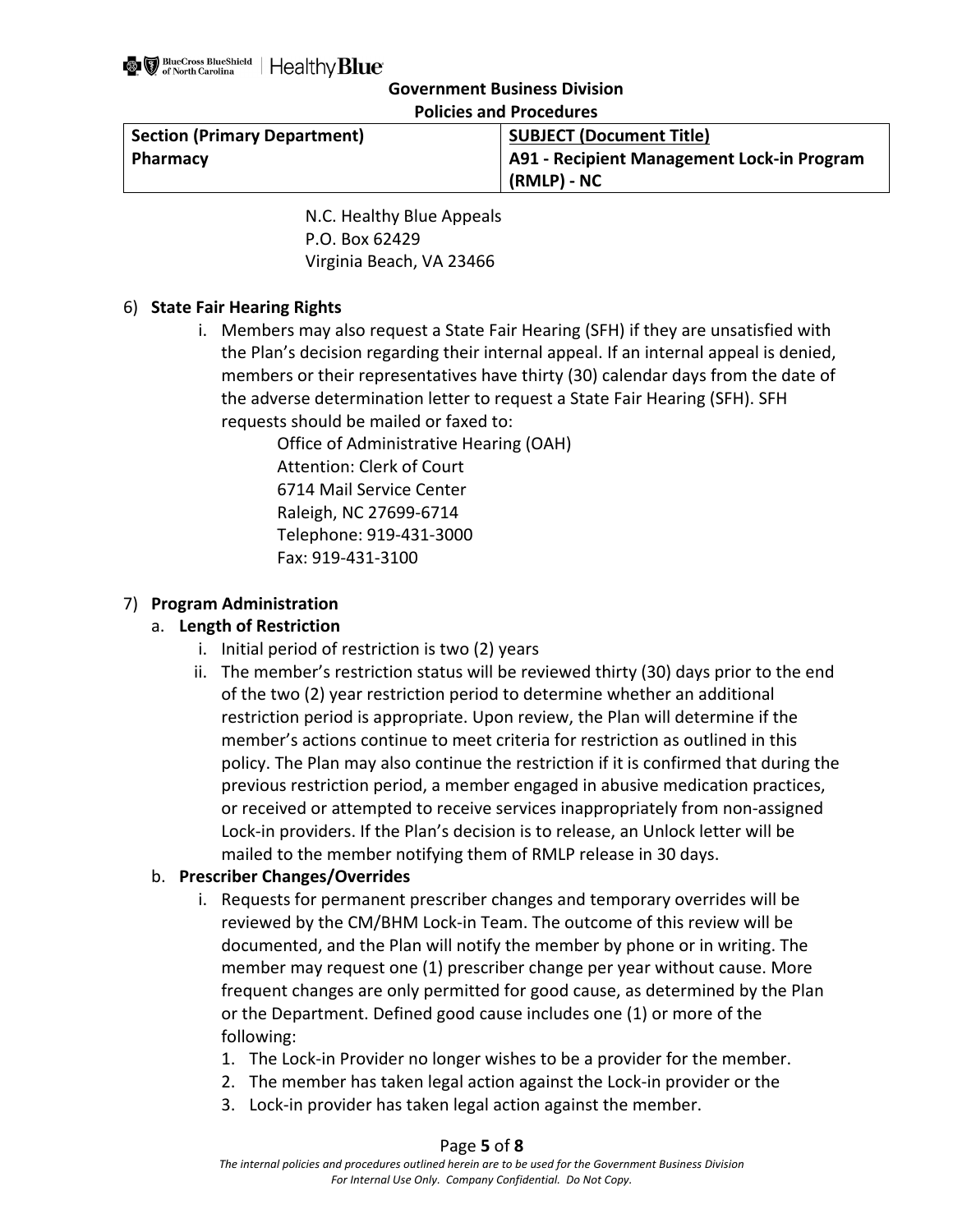**Policies and Procedures**

| <b>Section (Primary Department)</b> | <b>SUBJECT (Document Title)</b>            |
|-------------------------------------|--------------------------------------------|
| Pharmacy                            | A91 - Recipient Management Lock-in Program |
|                                     | (RMLP) - NC                                |

- 4. The member requires specialized care for an acute or chronic condition, and the member and the Plan agree that reassignment to a different Lock-in provider is in the member's best interest. The Lock-in provider has closed the servicing location or moved to a location that is not readily accessible for the restricted member.
- 5. The member's Lock-in provider ceases to participate with Medicaid and/or with the Plan.
- 6. The Lock-in provider has been suspended, terminated, excluded or otherwise disqualified from participation in DMA and/or federal health care programs.
- 7. The recipient relocates outside of the designated provider's geographic area.
- 8. Other circumstances exist that make change necessary, including but not limited to, good cause reasons to change PCP provided by applicable statutes and regulations.

## c. **Pharmacy Changes/Overrides**

- i. **Temporary Pharmacy Override Requests** will be handled by the CCR receiving the call while on the line with the member, the call will be documented, and the override will be approved/entered or denied based on the good cause guidelines below. Good cause:
	- 1. The member does not have access to the assigned pharmacy at the time of fill.
	- 2. The assigned pharmacy is temporarily out of the needed medication at the time of fill.
- ii. **Permanent Pharmacy Change Request**
	- 1. Members may request one (1) pharmacy change per year without cause. More frequent changes are only permitted for good cause. Good cause for a permanent pharmacy change is defined as:
		- a. The member has moved out of assigned pharmacy area
		- b. The assigned pharmacy is consistently unable to provide the need medication at the time of fill
		- c. The assigned pharmacy refuses to provide services to the member
		- d. The assigned prescriber changes location, or the member has been reassigned
	- 2. Members may request a permanent pharmacy change by calling Member Services at [844-594-5084].
		- a. Permanent pharmacy change request will be reviewed by a pharmacy associate. The outcome will be documented and the member will be notified of the outcome via mail.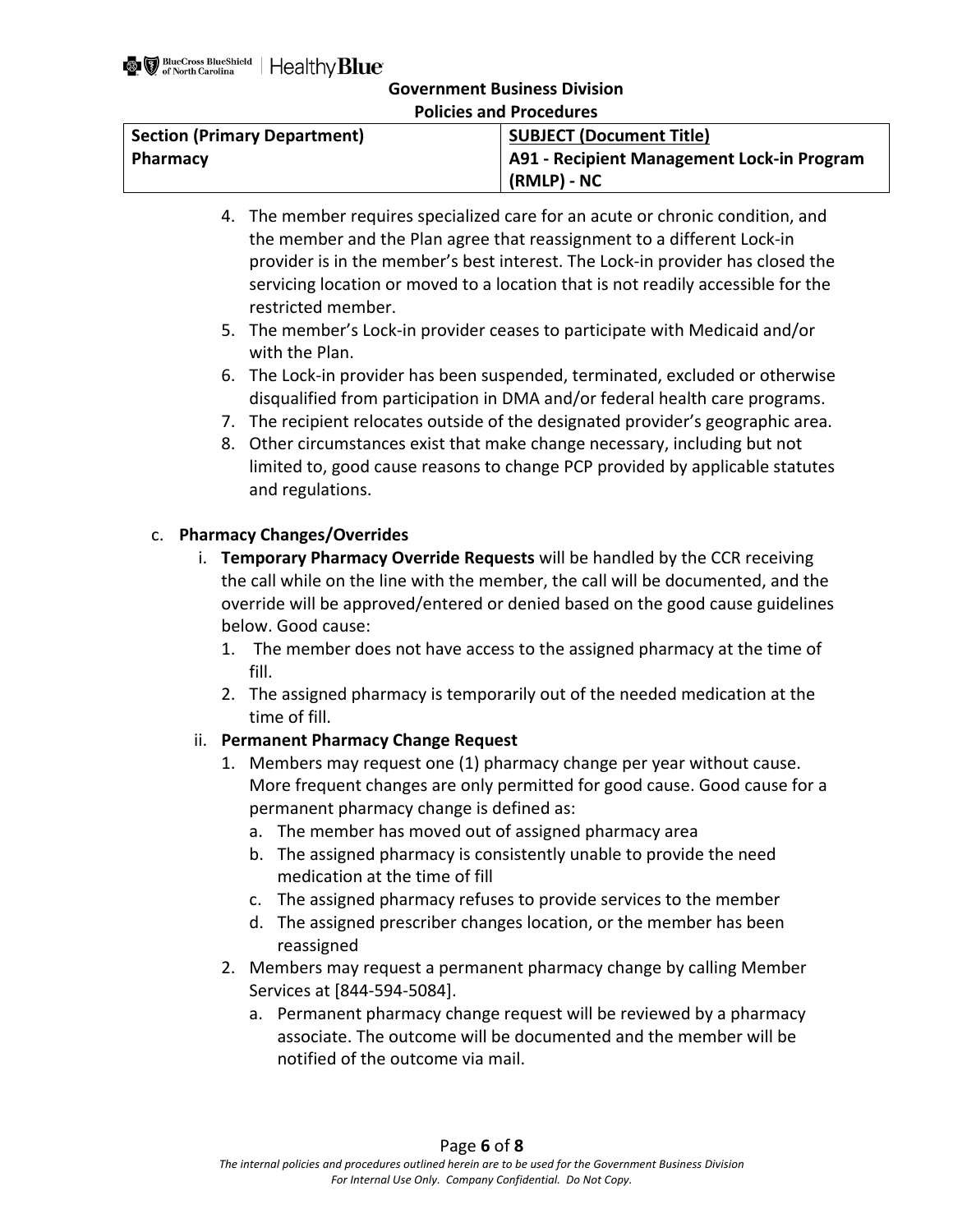| <b>Policies and Procedures</b>                                         |                                            |  |
|------------------------------------------------------------------------|--------------------------------------------|--|
| <b>SUBJECT (Document Title)</b><br><b>Section (Primary Department)</b> |                                            |  |
| <b>Pharmacy</b>                                                        | A91 - Recipient Management Lock-in Program |  |
|                                                                        | (RMLP) - NC                                |  |

## 8) **Care Management**

During the administration of the program, the Plan will work with the member and their providers to provide care management and education reinforcement as necessary. If deemed necessary, the CM/BHM Team will educate members regarding appropriate pharmacy utilization, risks of the pattern of use of current medications, coordination of care among physicians, the importance of regular medication renewal and the importance of complying with provider visits and established treatment plan. They will also inform the member of the availability and process for accessing mental health and substance abuse services.

## 9) **Regulatory Reporting**

Pharmacy Home Team and the Plan will forward reports regarding RMLP-enrolled members with provider restrictions to Regulatory Compliance for submission to State agencies as required by State contract.

## **REFERENCES:**

NC Contract 2019\_Combined Revisions

N.C. Gen. Stat. § 108A-68.2.12

NC Payers Council September 2018 Report: Policies to respond to the NC opioid epidemic, found at [https://files.nc.gov/ncdhhs/documents/files/NC-Payers-Council-Report-WEB-FINAL-](https://files.nc.gov/ncdhhs/documents/files/NC-Payers-Council-Report-WEB-FINAL-9.5.18.pdf)[9.5.18.pdf](https://files.nc.gov/ncdhhs/documents/files/NC-Payers-Council-Report-WEB-FINAL-9.5.18.pdf)

Strengthen Opioid Misuse Prevention (STOP) Act Overview, found on www at: [https://www.ncleg.gov/DocumentSites/Committees/NCCFTF/Presentations/2017-](https://www.ncleg.gov/DocumentSites/Committees/NCCFTF/Presentations/2017-2018/STOP%20Act%20Overview%20CFTF%209-26-2017.pdf) [2018/STOP%20Act%20Overview%20CFTF%209-26-2017.pdf](https://www.ncleg.gov/DocumentSites/Committees/NCCFTF/Presentations/2017-2018/STOP%20Act%20Overview%20CFTF%209-26-2017.pdf)

## **RESPONSIBLE DEPARTMENTS:**

**Primary Department:** Pharmacy

## **EXCEPTIONS:**

N.C. Healthy Blue Members who meet any one (1) of the following conditions are excluded from enrollment in the Recipient Management Lock-in Program:

- 1. Members under age 18
- 2. Members residing in a nursing facility, group home or personal care home
- 3. Members receiving services through a home and community based waiver program

## Page **7** of **8**